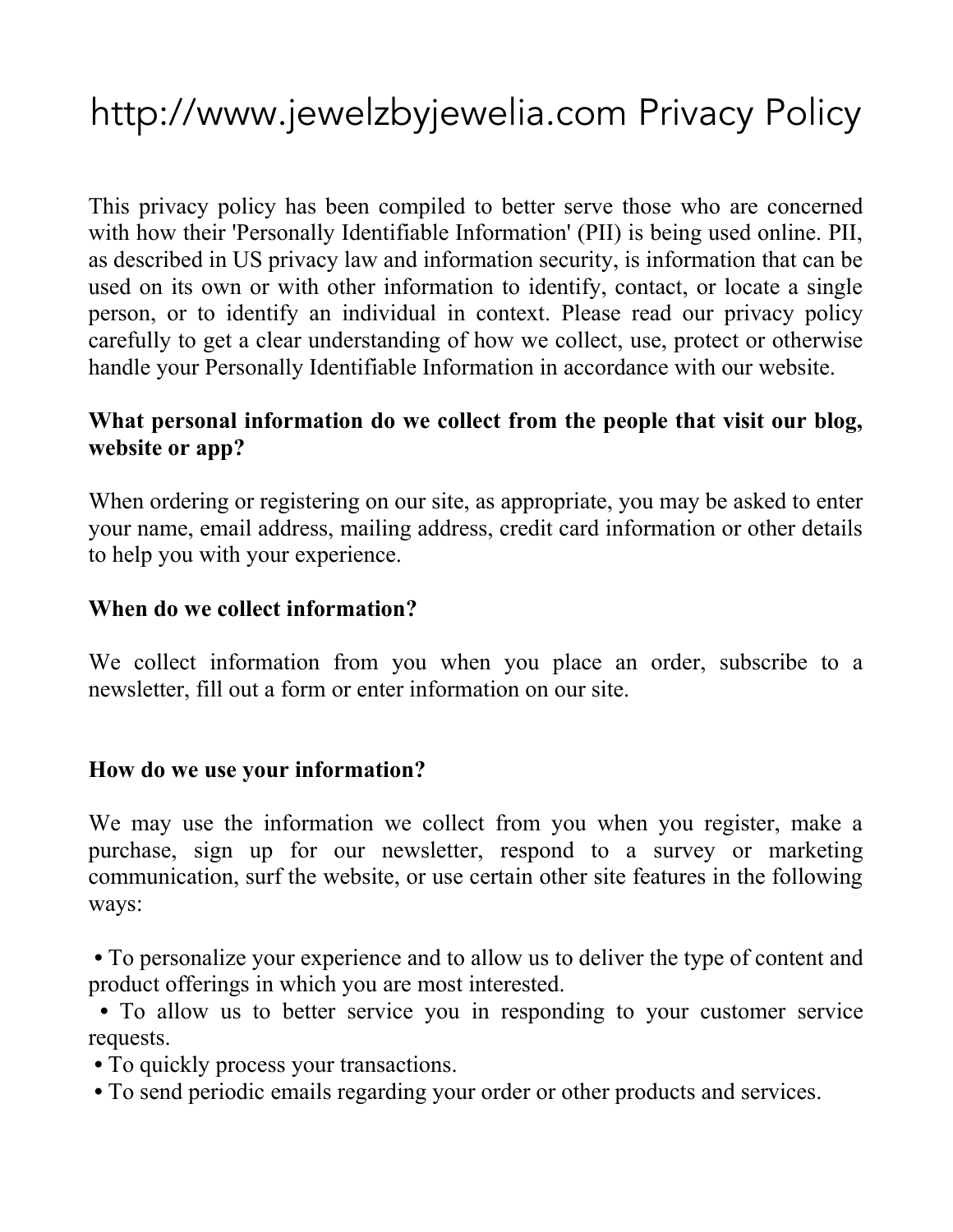## **How do we protect your information?**

Our website is scanned on a regular basis for security holes and known vulnerabilities in order to make your visit to our site as safe as possible.

We use regular Malware Scanning.

Your personal information is contained behind secured networks and is only accessible by a limited number of persons who have special access rights to such systems, and are required to keep the information confidential. In addition, all sensitive/credit information you supply is encrypted via Secure Socket Layer (SSL) technology.

We implement a variety of security measures when a user places an order enters, submits, or accesses their information to maintain the safety of your personal information.

All transactions are processed through a gateway provider and are not stored or processed on our servers.

#### **Do we use 'cookies'?**

Yes. Cookies are small files that a site or its service provider transfers to your computer's hard drive through your Web browser (if you allow) that enables the site's or service provider's systems to recognize your browser and capture and remember certain information. For instance, we use cookies to help us remember and process the items in your shopping cart. They are also used to help us understand your preferences based on previous or current site activity, which enables us to provide you with improved services. We also use cookies to help us compile aggregate data about site traffic and site interaction so that we can offer better site experiences and tools in the future.

#### **We use cookies to:**

**•** Help remember and process the items in the shopping cart.

You can choose to have your computer warn you each time a cookie is being sent, or you can choose to turn off all cookies. You do this through your browser settings. Since browser is a little different, look at your browser's Help Menu to learn the correct way to modify your cookies.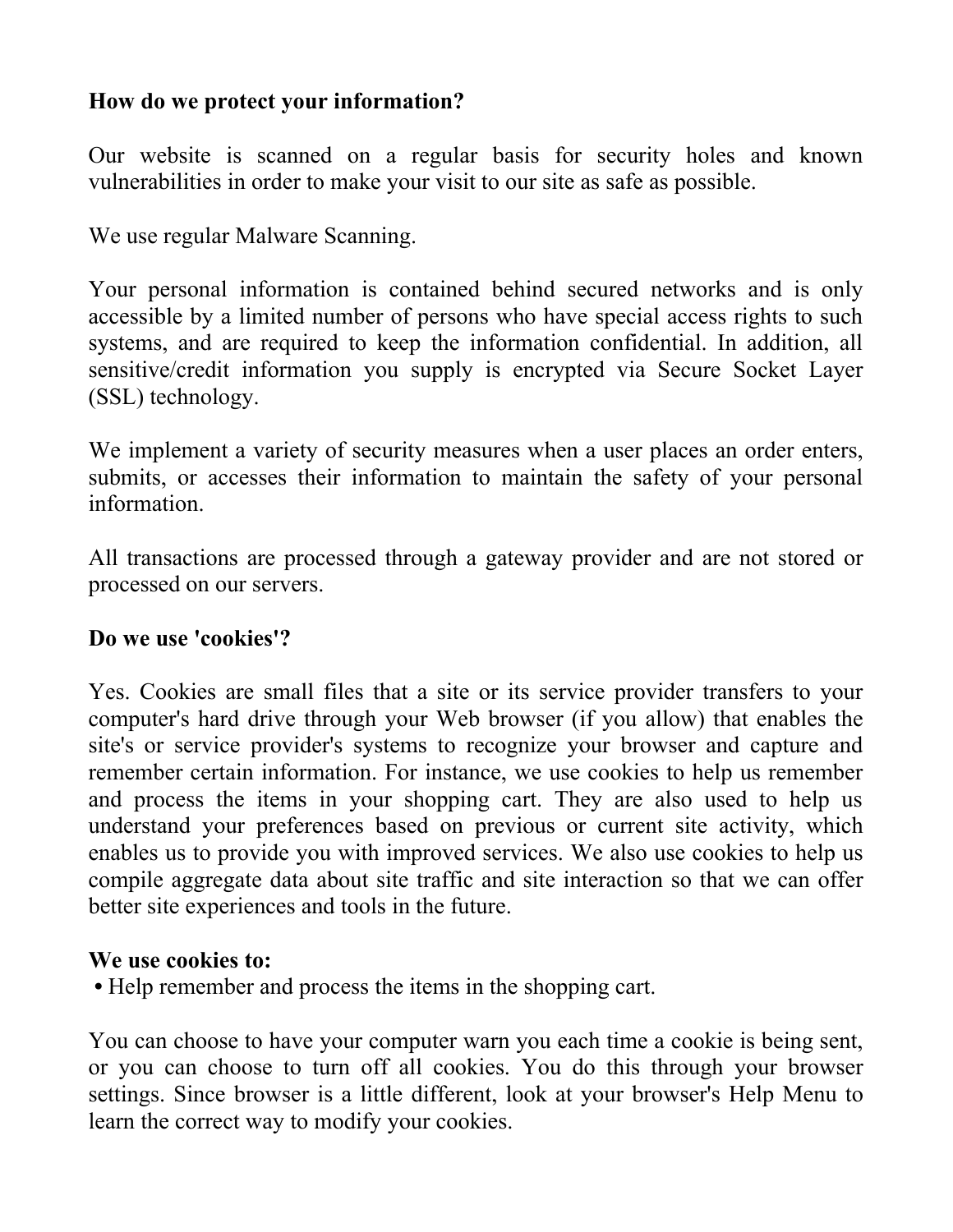If you turn cookies off, Some of the features that make your site experience more efficient may not function properly.It won't affect the user's experience that make your site experience more efficient and may not function properly.

## **Third-party disclosure**

We do not sell, trade, or otherwise transfer to outside parties your Personally Identifiable Information unless we provide users with advance notice. This does not include website hosting partners and other parties who assist us in operating our website, conducting our business, or serving our users, so long as those parties agree to keep this information confidential. We may also release information when it's release is appropriate to comply with the law, enforce our site policies, or protect ours or others' rights, property or safety.

However, non-personally identifiable visitor information may be provided to other parties for marketing, advertising, or other uses.

#### **Third-party links**

We do not include or offer third-party products or services on our website.

#### **Google**

Google's advertising requirements can be summed up by Google's Advertising Principles. They are put in place to provide a positive experience for users. https://support.google.com/adwordspolicy/answer/1316548?hl=en

We have not enabled Google AdSense on our site but we may do so in the future.

#### **California Online Privacy Protection Act**

CalOPPA is the first state law in the nation to require commercial websites and online services to post a privacy policy. The law's reach stretches well beyond California to require any person or company in the United States (and conceivably the world) that operates websites collecting Personally Identifiable Information from California consumers to post a conspicuous privacy policy on its website stating exactly the information being collected and those individuals or companies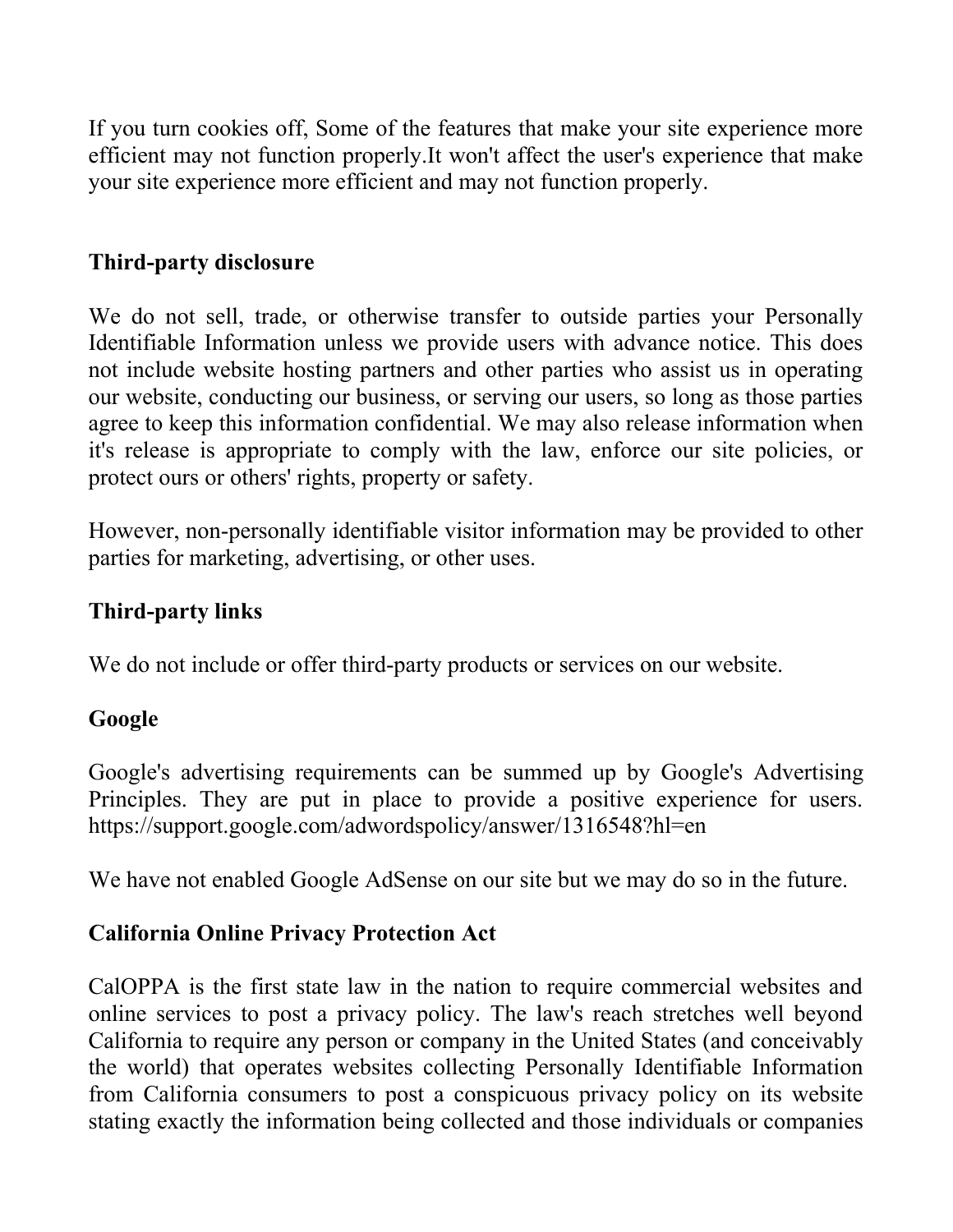with whom it is being shared. - See more at: http://consumercal.org/californiaonline-privacy-protection-act-caloppa/#sthash.0FdRbT51.dpuf

## **According to CalOPPA, we agree to the following:**

Users can visit our site anonymously.

Once this privacy policy is created, we will add a link to it on our home page or as a minimum, on the first significant page after entering our website.

Our Privacy Policy link includes the word 'Privacy' and can easily be found on the page specified above.

You will be notified of any Privacy Policy changes:

- **•** On our Privacy Policy Page
- Can change your personal information:
- **•** By logging in to your account

## **How does our site handle Do Not Track signals?**

We honor Do Not Track signals and Do Not Track, plant cookies, or use advertising when a Do Not Track (DNT) browser mechanism is in place.

## **Does our site allow third-party behavioral tracking?**

It's also important to note that we allow third-party behavioral tracking

## **COPPA (Children Online Privacy Protection Act)**

When it comes to the collection of personal information from children under the age of 13 years old, the Children's Online Privacy Protection Act (COPPA) puts parents in control. The Federal Trade Commission, United States' consumer protection agency, enforces the COPPA Rule, which spells out what operators of websites and online services must do to protect children's privacy and safety online.

We do not specifically market to children under the age of 13 years old.

## **Fair Information Practices**

The Fair Information Practices Principles form the backbone of privacy law in the United States and the concepts they include have played a significant role in the development of data protection laws around the globe. Understanding the Fair Information Practice Principles and how they should be implemented is critical to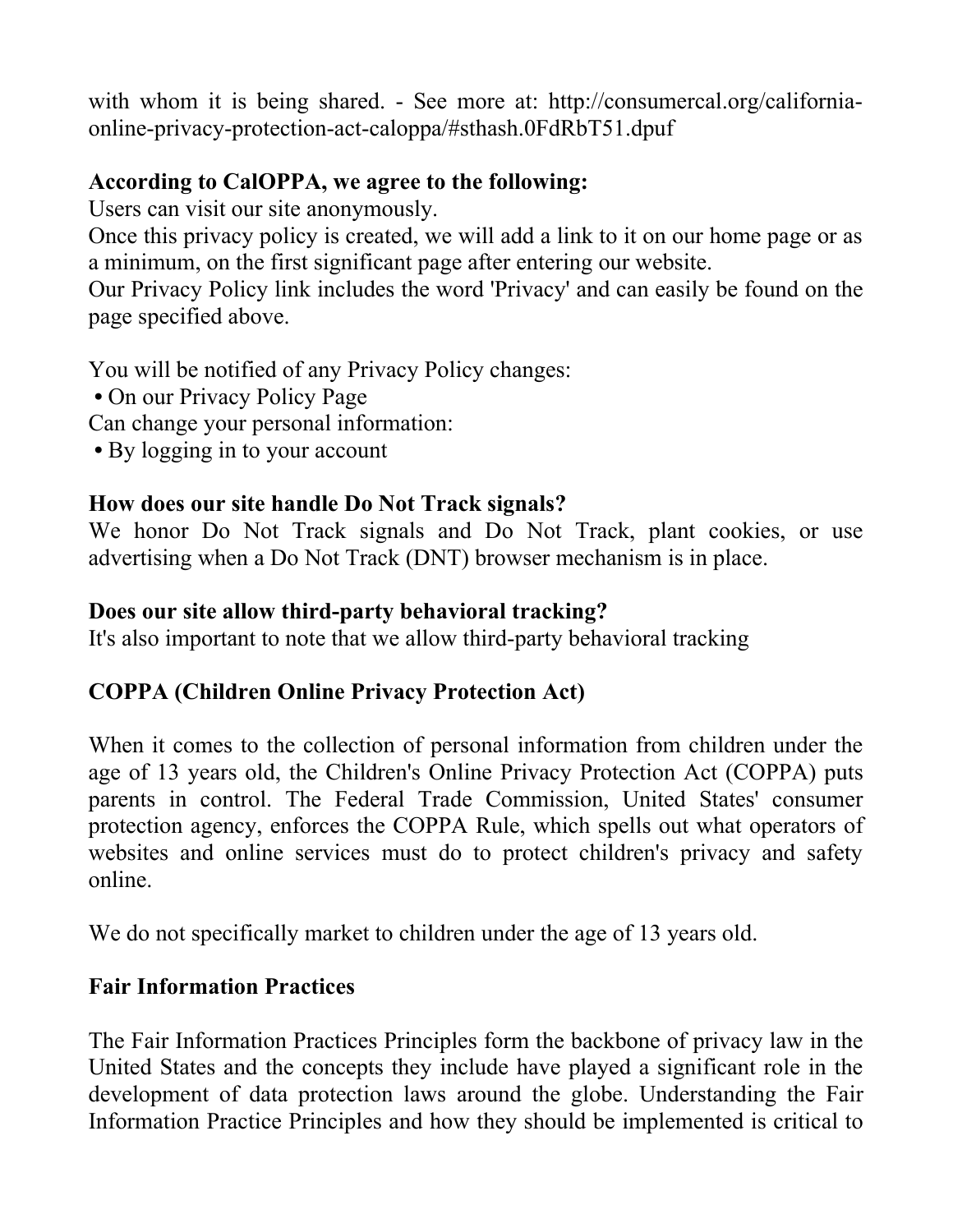comply with the various privacy laws that protect personal information.

## **In order to be in line with Fair Information Practices we will take the following responsive action, should a data breach occur:**

We will notify you via email

**•** Within 7 business days

We also agree to the Individual Redress Principle which requires that individuals have the right to legally pursue enforceable rights against data collectors and processors who fail to adhere to the law. This principle requires not only that individuals have enforceable rights against data users, but also that individuals have recourse to courts or government agencies to investigate and/or prosecute non-compliance by data processors.

## **CAN SPAM Act**

The CAN-SPAM Act is a law that sets the rules for commercial email, establishes requirements for commercial messages, gives recipients the right to have emails stopped from being sent to them, and spells out tough penalties for violations.

## **We collect your email address in order to:**

- **•** Send information, respond to inquiries, and/or other requests or questions
- **•** Process orders and to send information and updates pertaining to orders.
- **•** Send you additional information related to your product and/or service

**•** Market to our mailing list or continue to send emails to our clients after the original transaction has occurred.

## **To be in accordance with CANSPAM, we agree to the following:**

- **•** Not use false or misleading subjects or email addresses.
- **•** Identify the message as an advertisement in some reasonable way.
- **•** Include the physical address of our business or site headquarters.
- **•** Monitor third-party email marketing services for compliance, if one is used.
- **•** Honor opt-out/unsubscribe requests quickly.
- **•** Allow users to unsubscribe by using the link at the bottom of each email.

## **If at any time you would like to unsubscribe from receiving future emails, you can email us at**

**•** Follow the instructions at the bottom of each email. and we will promptly remove you from **ALL** correspondence.